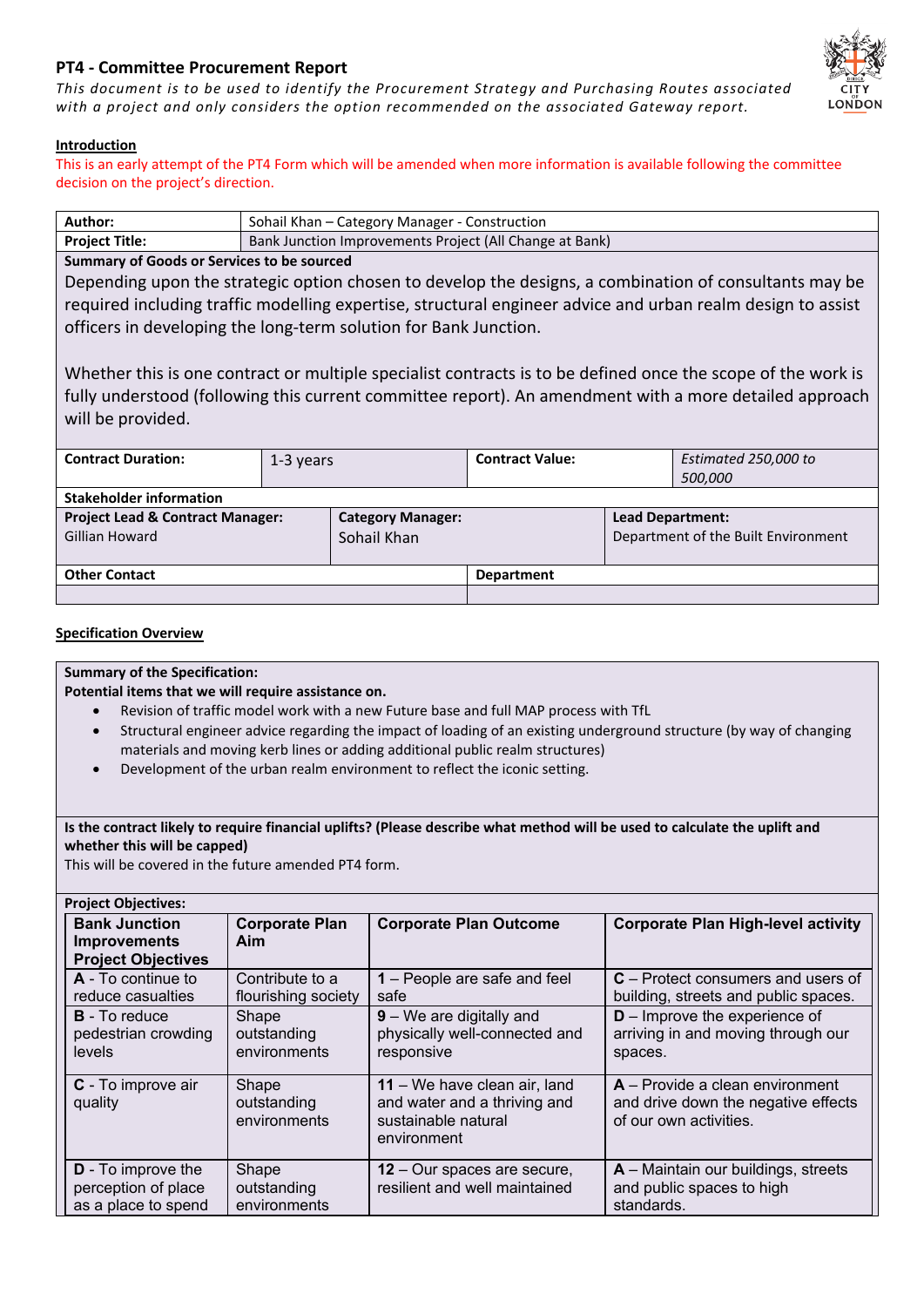| time in rather than to<br>pass through. |  |  |
|-----------------------------------------|--|--|
|                                         |  |  |

#### **Does the scope of those project include the processing of personal data? Yes ☐ No ☒**

If yes, have you defined roles and responsibilities within your project specification? For more information visit [Designing](https://corpoflondon.sharepoint.com/sites/Intranet/SitePages/BE-designing-specifications-under-gdpr.aspx) [Specifications](https://corpoflondon.sharepoint.com/sites/Intranet/SitePages/BE-designing-specifications-under-gdpr.aspx) under GDPR. You may include your Privacy Impact Assessment or other relevant report as an appendix to this **PT form when submitting to Committee (for information).** 

## **Customer Requirements**

| <b>Target completion date</b>                                                                         | (design) Q1 2021 | <b>Target Contract award date</b> | <b>July 2019</b> |  |
|-------------------------------------------------------------------------------------------------------|------------------|-----------------------------------|------------------|--|
| Are there any time constraints which need to be taken into consideration?                             |                  |                                   |                  |  |
| The aim is to complete construction by 2022 ahead of the London Underground capacity upgrade opening. |                  |                                   |                  |  |

## **Efficiencies Target with supporting information**

Process efficiencies may in the main be derived as follows *(according to City of London Procurement Efficiency & Savings Process Manual)*:

- SE1 Competitive price difference difference in competitive prices received because of competition
- SE18 Cost to procure cost of additional procurement opportunity cost avoided by virtue of the option to extend the appointment beyond concept design stage. COL would have the discretion to proceed to next stages if required.
- Use of external frameworks to reduce opportunity cost on procurement and project resource in delivering procurement process.

## **City of London Initiatives**

# **How will the Project meet the City of London's Obligation to**

**Adhere to the Corporation Social Responsibility:**

CSR matters will be considered in the selection and evaluation process to the extent advised by City Responsible Procurement provisions at the point of engaging with the market.

Subsequently CSR matters will be considered as part of design development according to client project objectives and future instruction and can be expected to form part of a design brief to the project in due course.

**Take into account the London Living Wage (LLW):**

This is unlikely to be an issue with a direct impact on this contract opportunity given the nature of the business being contracted. LLW will be stipulated in the ITT.

## **Consideration for Small to Medium Enterprises (SME):**

The City accepts applications to participate from SME's.

## **Are there TUPE/Pension liabilities that need to be considered? NO**

#### **Other:**

## **Procurement Strategy Options**

#### **Option 1: Multiple Tender Process – Sub OJEU**

**Choosing multidisciplinary teams to deliver development has clear advantages. Procurement is simplified, and the right** specialists can be brought together for a holistic project approach. Greater communication and established relationships **within the team can lead to better solutions and a smoother process.**

## **Disadvantages to this Option:**

Depending on the project plan and timeframes; this option could take up to 10 weeks and will need to be planned against **current procurement activities.**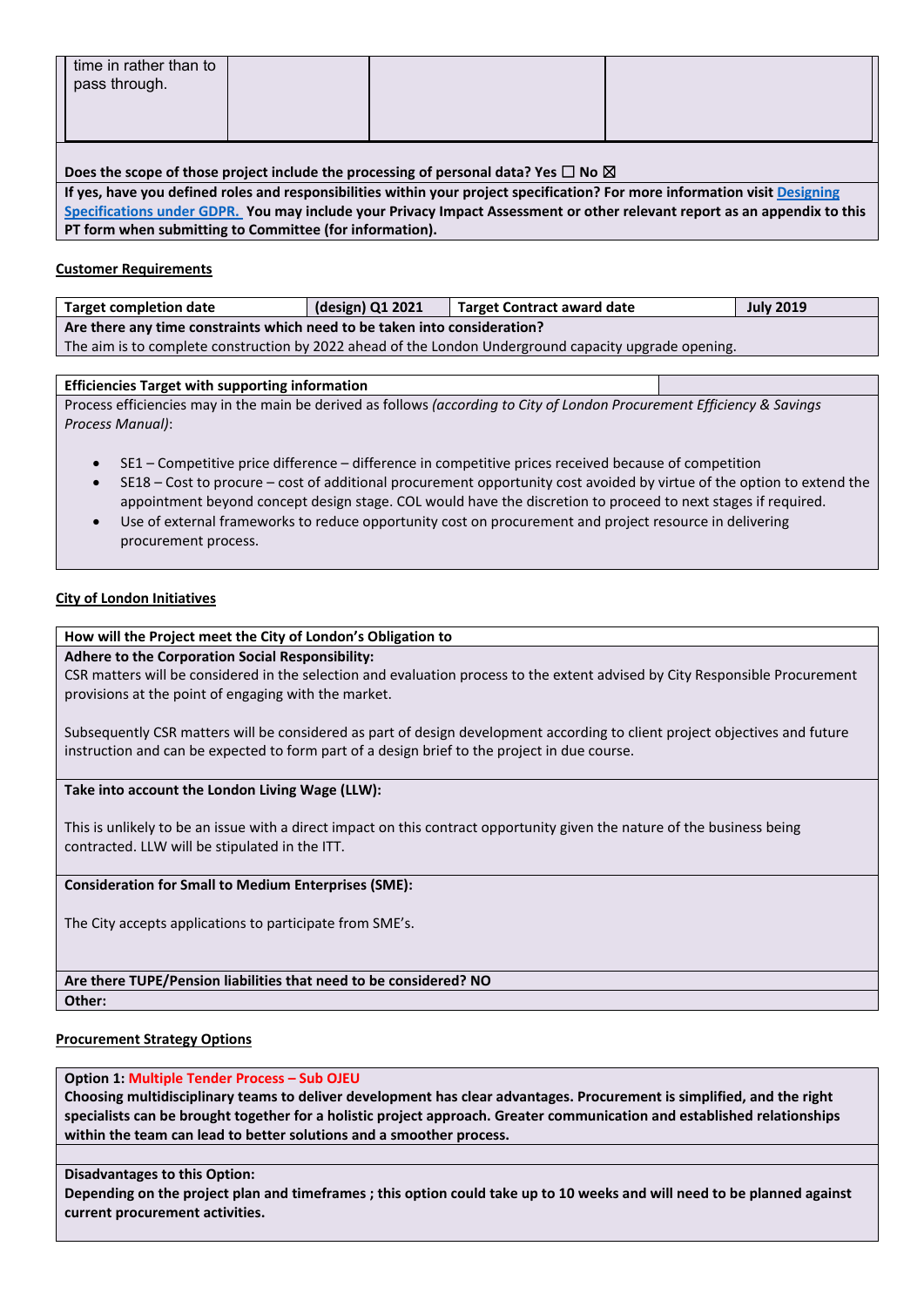# **Please highlight any possible risks associated with this option:**

**Option 2: Appoint via a framework supplier ( internal/ external )**

#### **Advantages to this Option:**

- Quicker engagement with the market.
- Pre-vetted suppliers on the framework.

## **Disadvantages to this Option:**

- Considered less likely to engage with SME's
- City has experienced inconsistent levels of response from frameworks and which do not always offer the minimum of 3 tender returns required by City Procurement Rules.
- On occasion external framework terms aren't fit for purpose with CoL

# **Option 3: Explore existing COL suppliers with capability and scope**

# **Advantages to this Option:**

- Significantly reduce the procurement time required
- Shows greater partnership with existing suppliers

# **Disadvantages to this Option:**

If not market tested we may not be getting a competitive price

# **Please highlight any possible risks associated with this option:**

Depending on existing contract that we may choose to use; financial limits on the contract may limit the award, and should we award CoL may be at risk of awarding a contract to a supplier that may have financial constraints in delivery of the work; or inability to absorb additional volume due to capacity .

## **Procurement Strategy Recommendation**

## **City Procurement team recommended option**

This will be determined once the project strategy has been approved and agreed; to ensure the best option is chosen

# **Procurement Route Options**

*Make v buy to be considered; also indicate any discarded or radical options*

# **Option 1:** An existing compliant Framework Agreement

## **Advantages to this Option:**

- Faster route to market
- Less exposure to risk of legal challenge.
- Fees and margins are capped by framework
- Known proven vetted list of contractors
- Ability to use own ITT and terms and conditions
- TFL Framework is the preferred option (currently re-tendering process), but open to utilise other appropriate frameworks.

## **Disadvantages to this Option:**

- Reliance on limited market place
- Contractors may have an already full order book and made commitments elsewhere giving rise to limited competition and reduced confidence in level of value for money realised by the procurement process
- Less engagement with SMEs

# **Please highlight any possible risks associated with this option:**

**Option 2:** Undertake an OJEU compliant tender

## **Advantages to this Option:**

- Established and compliant method/process.
- Established regulatory process aimed at securing a best and final offer at tender stage
- Allows to shortlist at first stage to avoid review of high-volume returns
- Allows us to engage with SME's as opposed to using a framework, which typically have larger suppliers appointed to

them

# **Disadvantages to this Option:**

- Tender submission in the first instance is on a best and final offer basis.
- Longer timeframes selection stage and associated evaluation (Restricted)
- Many suppliers could respond resulting in a longer evaluation process (Open)

# **Please highlight any possible risks associated with this option:**

A high level of interest at SQ stage is expected and may place significant demand on project resources.